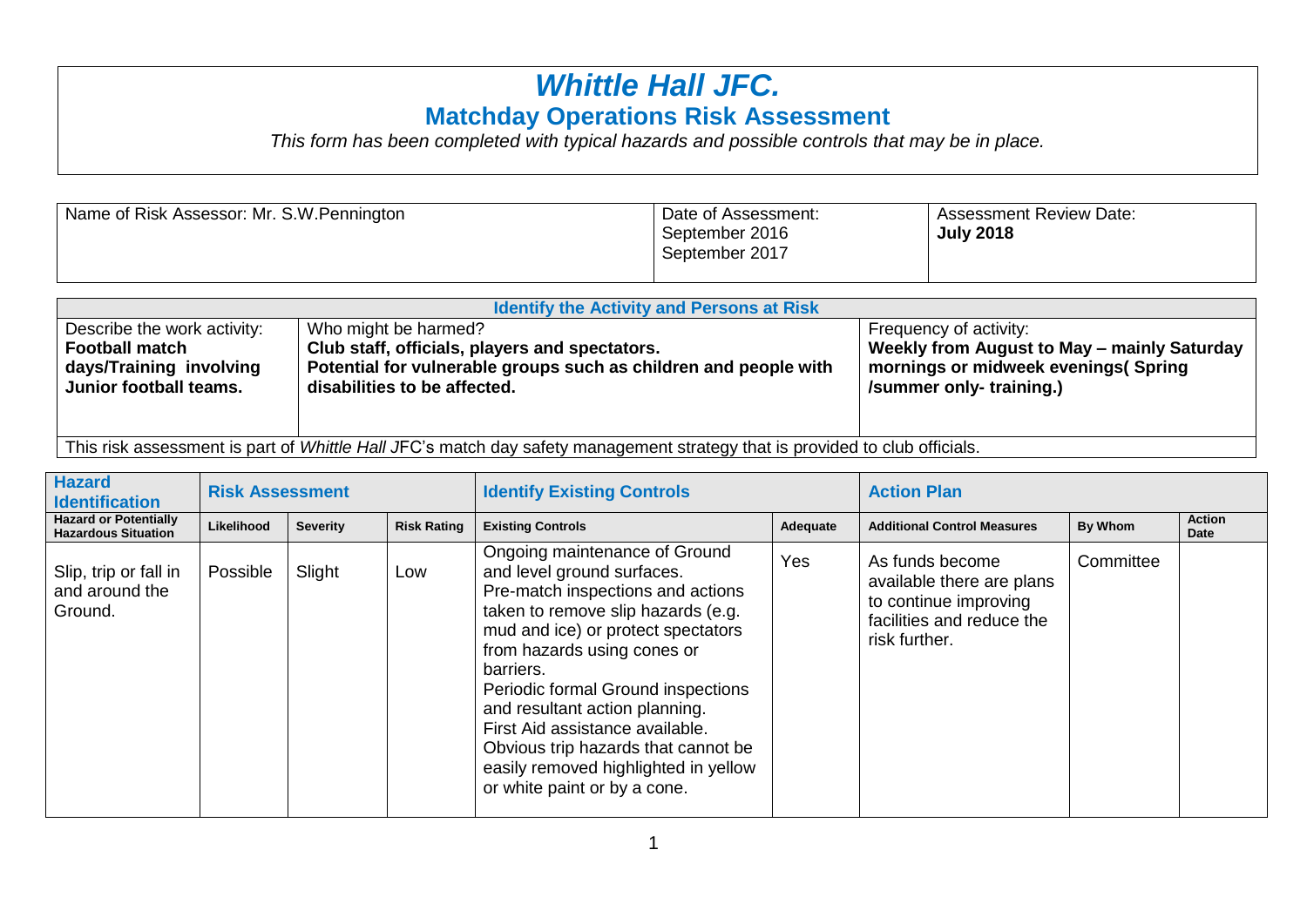| <b>Hazard</b><br><b>Identification</b>                                                         | <b>Risk</b><br><b>Assess</b><br>ment | <b>Identify</b><br><b>Existing</b><br><b>Controls</b> | <b>Action</b><br>Plan | <b>Hazard Identification</b>                                                                                                                                                                                                                                       | <b>Risk</b><br><b>Assess</b><br>ment | <b>Identify Existing</b><br><b>Controls</b>         | <b>Action</b><br>Plan | <b>Hazard</b><br><b>Identific</b><br>ation |
|------------------------------------------------------------------------------------------------|--------------------------------------|-------------------------------------------------------|-----------------------|--------------------------------------------------------------------------------------------------------------------------------------------------------------------------------------------------------------------------------------------------------------------|--------------------------------------|-----------------------------------------------------|-----------------------|--------------------------------------------|
| Car park vehicle<br>accident and<br>resulting injury or<br>damage to<br>property or<br>vehicle | Possible                             | Slight                                                | Low                   | Car Park managed by Manager/<br>assistant.<br>Car Park Full sign erected by car<br>park entrance road to deter drivers<br>entering car park once full.<br>Low speeds of vehicles in car park.<br>'Drive slowly' signage in place.<br>No history of past incidents. | Yes                                  | Recognised that car park<br>surface should be safe. | committee             |                                            |
| Fall from height                                                                               | Very<br>unlikely                     | Very<br>severe                                        | Low                   | There is little chance of players or<br>spectators falling from any structure                                                                                                                                                                                      | Yes                                  |                                                     | committee             |                                            |
| Suspicious<br>package inside<br>Ground                                                         | Very<br>unlikely                     | Very<br>severe                                        | Low                   | Documented investigation and<br>partial/full evacuation procedures<br>and messages to be followed by<br>Manager/ Assistant manager.<br>No recent history at this level of<br>football.                                                                             | Yes                                  | n/a                                                 | n/a                   | n/a                                        |
| Unauthorised<br>admissions to<br>Ground                                                        | Possible                             | Slight                                                | Low                   | Manager/ assistant Manager cover<br>main entrance and emergency exits<br>to deter/prevent access to Ground<br>without permission                                                                                                                                   | Yes                                  | n/a                                                 | n/a                   | n/a                                        |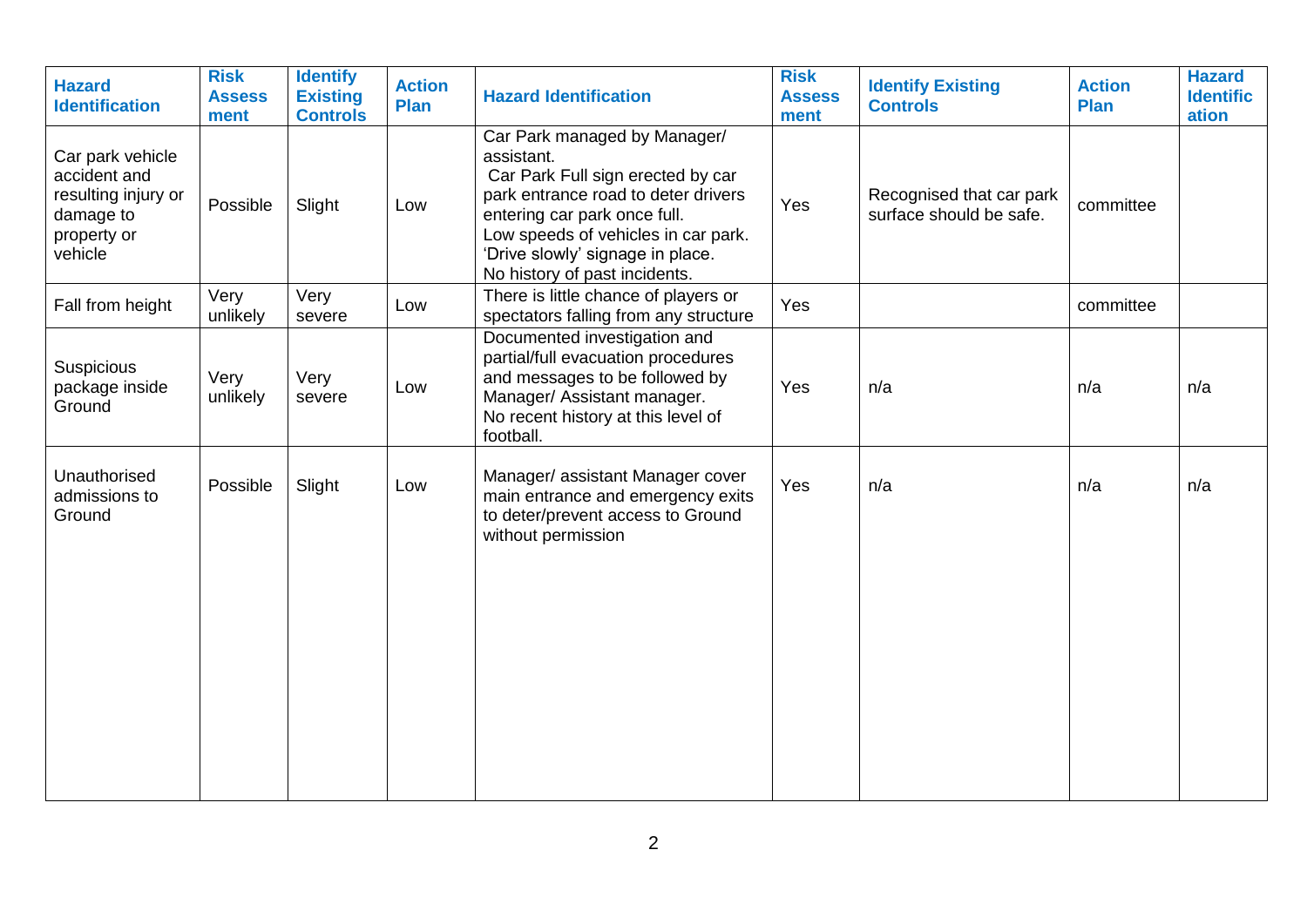| <b>Hazard</b><br><b>Identification</b>              | <b>Risk</b><br><b>Assess</b><br>ment | <b>Identify</b><br><b>Existing</b><br><b>Controls</b> | <b>Action</b><br><b>Plan</b> | <b>Hazard Identification</b>                                                                                                                                                                                                                                                                                                                                                                                                                                                                                                                           | <b>Risk</b><br><b>Assess</b><br>ment | <b>Identify Existing</b><br><b>Controls</b> | <b>Action</b><br><b>Plan</b>                   | <b>Hazard</b><br><b>Identific</b><br>ation |
|-----------------------------------------------------|--------------------------------------|-------------------------------------------------------|------------------------------|--------------------------------------------------------------------------------------------------------------------------------------------------------------------------------------------------------------------------------------------------------------------------------------------------------------------------------------------------------------------------------------------------------------------------------------------------------------------------------------------------------------------------------------------------------|--------------------------------------|---------------------------------------------|------------------------------------------------|--------------------------------------------|
| Fire                                                | Unlikely                             | Very<br>Severe                                        | Medium                       | Fire risk assessment in place that<br>includes the proximity to the school<br>building<br>Extinguishers and fire blankets sited<br>as identified in school fire risk<br>assessment.<br>No smoking within the school area.<br>Storage controlled.<br>Pre-match inspections and<br>subsequent control actions as<br>necessary.<br>Evacuation procedures and<br>messages to be followed by<br>Manager/ assistant.<br>Staff trained in basic fire safety.<br>Waste bins are positioned around<br>Ground and are emptied by<br>sitemanager during the week. | Yes                                  | n/a                                         | n/a                                            | n/a                                        |
| Exposure to<br>electric shock                       | Very<br>Unlikely                     | Very<br>Severe                                        | Low                          | All identified portable appliances<br>PAT tested annually.<br>Very limited potential exposure of<br>spectators to any electrical points or<br>equipment.                                                                                                                                                                                                                                                                                                                                                                                               | Yes                                  | n/a                                         | n/a                                            | n/a                                        |
| Disorder outside<br>Ground before or<br>after match | Unlikely                             | Moderate                                              | Low                          | Match risk assessment process and<br>subsequent safety controls as<br>necessary.<br>Club officials maintain a watch over<br>the behaviour of players and<br>spectators.<br>No recent history.                                                                                                                                                                                                                                                                                                                                                          | Yes for<br>low risk<br>matches       | May be supporter<br>segregation.            | Match day<br>Manager/<br>Assistant<br>Manager. | As<br>required                             |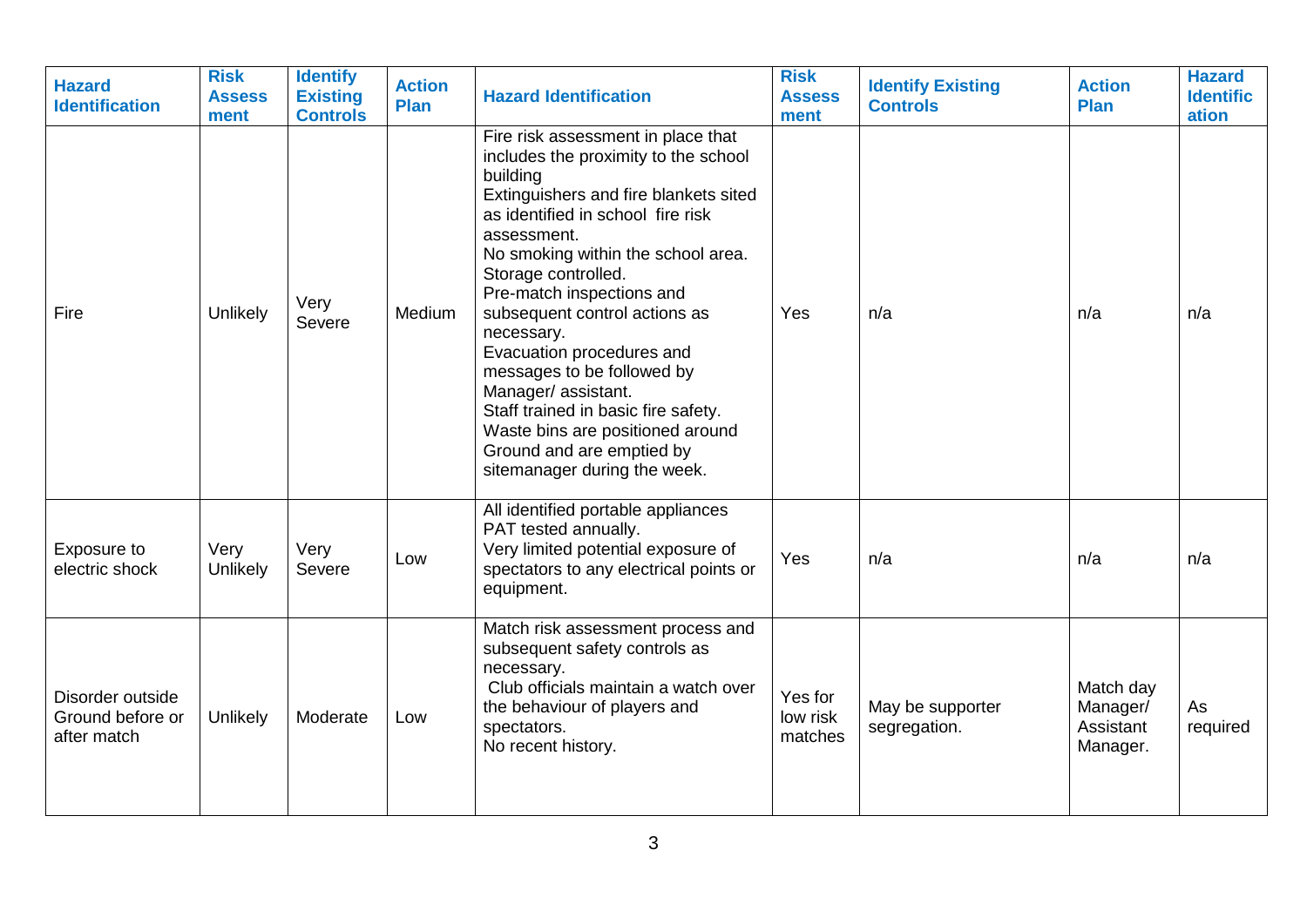| <b>Hazard</b><br><b>Identification</b>                                    | <b>Risk</b><br><b>Assess</b><br>ment | <b>Identify</b><br><b>Existing</b><br><b>Controls</b> | <b>Action</b><br>Plan | <b>Hazard Identification</b>                                                                                                                                                                                                                                                                                                                            | <b>Risk</b><br><b>Assess</b><br>ment | <b>Identify Existing</b><br><b>Controls</b>                                                                                                                               | <b>Action</b><br><b>Plan</b>                   | <b>Hazard</b><br><b>Identific</b><br>ation |
|---------------------------------------------------------------------------|--------------------------------------|-------------------------------------------------------|-----------------------|---------------------------------------------------------------------------------------------------------------------------------------------------------------------------------------------------------------------------------------------------------------------------------------------------------------------------------------------------------|--------------------------------------|---------------------------------------------------------------------------------------------------------------------------------------------------------------------------|------------------------------------------------|--------------------------------------------|
| Disorder inside<br>Ground before,<br>during or after<br>match.            | Possible                             | Moderate                                              | Medium                | Match risk assessment process and<br>subsequent safety controls as<br>necessary.<br>Assistance of Club officials if<br>needed.<br>Documented WJFL rules give<br>responsibility of players/ spectators<br>behaviour to the Manager and Club.<br>Bringing the game into disrepute will<br>result in exclusion from the WJFL.                              | Yes                                  | High risk matches<br>Committee<br>representative presence.<br>May be supporter<br>segregation.                                                                            | Match day<br>Manager/<br>Assistant<br>Manager. | As<br>required                             |
| Inappropriate or<br>offensive<br>language or<br>chanting inside<br>Ground | Possible                             | No injury                                             | Low                   | Signs in Ground about offensive<br>language, plus Ground Regulations<br>which are also in the matchday<br>programme.<br>Visible Stewards and Club officials<br>sited around Ground.<br>Board prepared to sanction<br>(including banning) home supporters<br>if responsible.<br>Procedures for warning spectators<br>and escorting them from the Ground. | Yes for<br>low risk<br>matches       | Additional professional<br>stewards for high profile<br>or higher risk matches<br><b>Potential for Police</b><br>presence – need to<br>establish link to local<br>Police. | Matchday<br>Manager/<br>Assistant<br>Manager.  | As<br>required                             |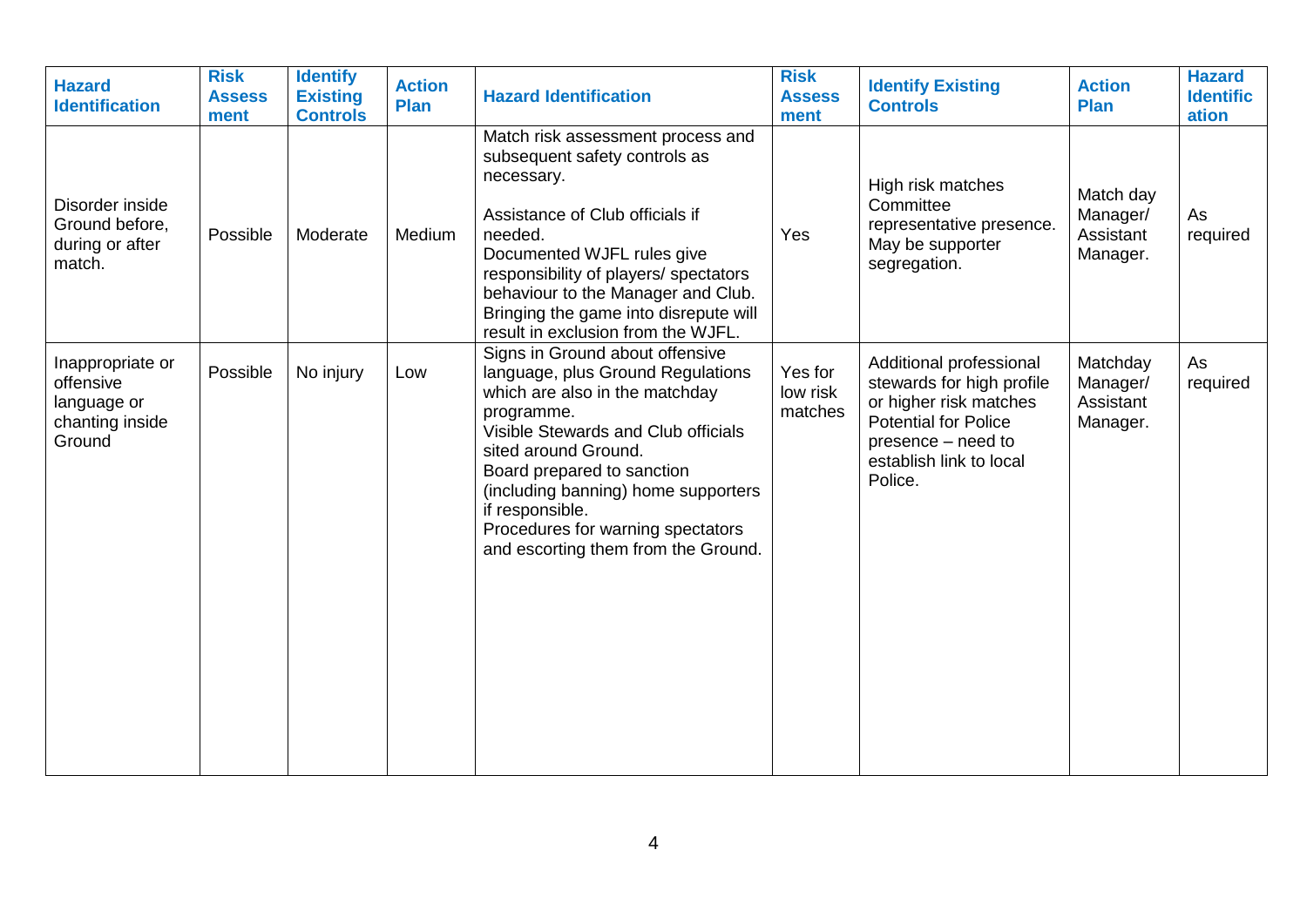| <b>Hazard</b><br><b>Identification</b>                                                                                                  | <b>Risk</b><br><b>Assess</b><br>ment | <b>Identify</b><br><b>Existing</b><br><b>Controls</b> | <b>Action</b><br>Plan | <b>Hazard Identification</b>                                                                                                                                                                                                                                                                                       | <b>Risk</b><br><b>Assess</b><br>ment | <b>Identify Existing</b><br><b>Controls</b> | <b>Action</b><br>Plan | <b>Hazard</b><br><b>Identific</b><br>ation |
|-----------------------------------------------------------------------------------------------------------------------------------------|--------------------------------------|-------------------------------------------------------|-----------------------|--------------------------------------------------------------------------------------------------------------------------------------------------------------------------------------------------------------------------------------------------------------------------------------------------------------------|--------------------------------------|---------------------------------------------|-----------------------|--------------------------------------------|
| Dangers to<br>children in<br>Ground                                                                                                     | Unlikely                             | Severe                                                | Medium                | Child Protection Officer in place.<br>Expectation that under-12s are with<br>a responsible adult.<br>Club procedures for dealing with<br>unruly children.<br>Guidance to Managers/ Assistants<br>on how to respond if any child<br>related concerns.<br>Female club staff available to assist.<br>No Club history. | Yes                                  | n/a                                         | n/a                   | n/a                                        |
| Items thrown<br>within the Ground<br>including onto the<br>pitch area -<br>including<br>pyrotechnics (e.g.<br>smoke bombs or<br>flares) | Unlikely                             | Moderate                                              | Low                   | No history of this problem at Club.                                                                                                                                                                                                                                                                                | Yes                                  | n/a                                         | n/a                   | n/a                                        |
| Pitch incursion                                                                                                                         | Possible                             | Slight                                                | Low                   | Monitor crowd for risk.<br>If seems possible, would identify<br>high risk locations and<br>managers/assistants act accordingly.<br>Would eject culprit(s).<br>No recent history of issue.                                                                                                                          | Yes                                  | n/a                                         | n/a                   | n/a                                        |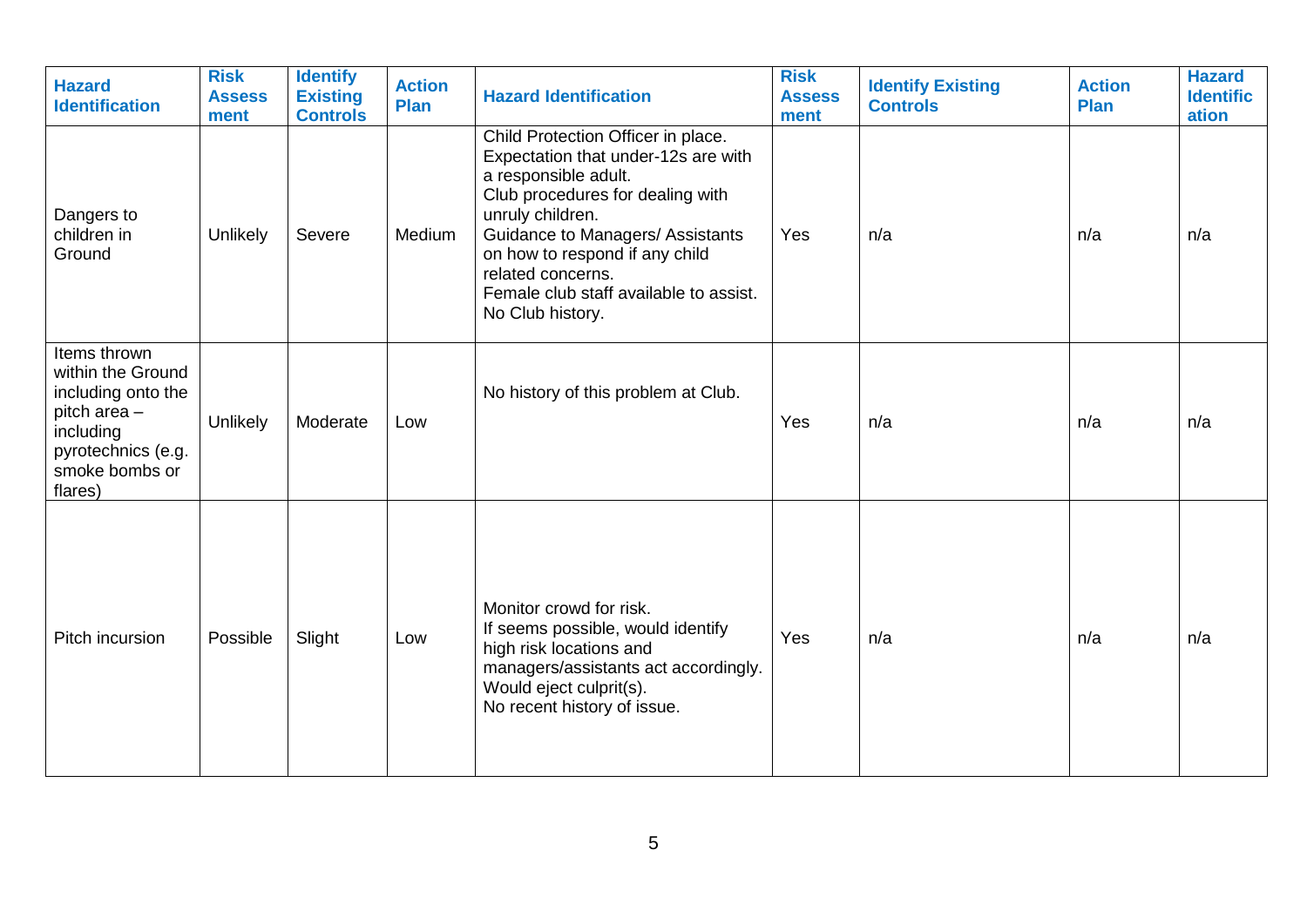| <b>Hazard</b><br><b>Identification</b>                | <b>Risk</b><br><b>Assess</b><br>ment | <b>Identify</b><br><b>Existing</b><br><b>Controls</b> | <b>Action</b><br><b>Plan</b> | <b>Hazard Identification</b>                                                                                                                                      | <b>Risk</b><br><b>Assess</b><br>ment | <b>Identify Existing</b><br><b>Controls</b> | <b>Action</b><br><b>Plan</b> | <b>Hazard</b><br><b>Identific</b><br>ation |
|-------------------------------------------------------|--------------------------------------|-------------------------------------------------------|------------------------------|-------------------------------------------------------------------------------------------------------------------------------------------------------------------|--------------------------------------|---------------------------------------------|------------------------------|--------------------------------------------|
| Extreme<br>dangerous<br>adverse weather<br>conditions | Very<br>Unlikely                     | Very<br>severe                                        | Low                          | No recent history of such weather<br>conditions.<br>Game will be cancelled and WJFL<br>informed.                                                                  | Yes                                  | n/a                                         | n/a                          | n/a                                        |
| Damage to<br>structures.                              | Possible                             | Moderate                                              | Medium                       | Pre-match inspections.<br>On-going Ground maintenance.<br>Documented procedure for dealing<br>with such conditions including<br>cordoning off areas if necessary. | Yes                                  | n/a                                         | n/a                          | n/a                                        |
|                                                       |                                      |                                                       |                              |                                                                                                                                                                   |                                      |                                             |                              |                                            |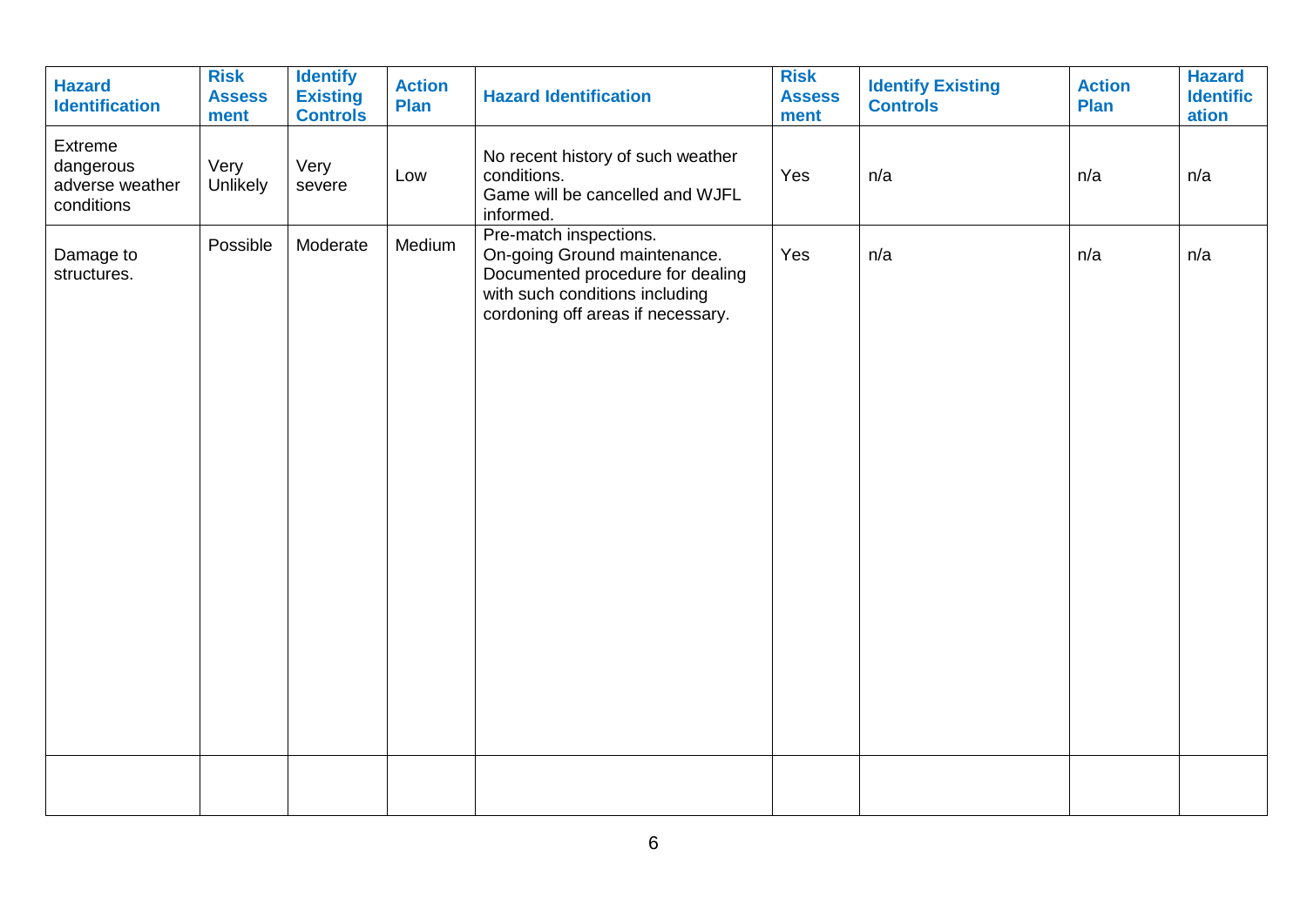| <b>Hazard</b><br><b>Identification</b>                                           | <b>Risk</b><br><b>Assess</b><br>ment | <b>Identify</b><br><b>Existing</b><br><b>Controls</b> | <b>Action</b><br><b>Plan</b> | <b>Hazard Identification</b>                                                                                                                                                                                                                                                              | <b>Risk</b><br><b>Assess</b><br>ment | <b>Identify Existing</b><br><b>Controls</b> | <b>Action</b><br>Plan | <b>Hazard</b><br><b>Identific</b><br>ation |
|----------------------------------------------------------------------------------|--------------------------------------|-------------------------------------------------------|------------------------------|-------------------------------------------------------------------------------------------------------------------------------------------------------------------------------------------------------------------------------------------------------------------------------------------|--------------------------------------|---------------------------------------------|-----------------------|--------------------------------------------|
| Late spectator<br>arrivals                                                       | Unlikely                             | Moderate                                              | Low                          | No recent history.<br>Mainly a risk at a higher risk/high<br>profile match.                                                                                                                                                                                                               | Yes                                  | n/a                                         | n/a                   | n/a                                        |
| Postponed/aband<br>oned match due<br>to inclement<br>weather or other<br>reasons | Possible                             | Slight                                                | Low                          | Announcements making the reason<br>clear.<br>Manager/Assistant Manager<br>positioned to enable and encourage<br>spectators to leave the Ground.                                                                                                                                           | No                                   | n/a                                         | n/a                   | n/a                                        |
| Match postponed<br>before start of<br>game                                       | Likely                               | No injury                                             | Low                          | Morning pitch inspections.<br>Pre-match Ground inspections for<br>safety issues.<br>Club manager/assistant makes<br>every effort to inform opposing club,<br>match officials and supporters using<br>communication channels at Club's<br>disposal.<br>Stewards and Club officials inform. | <b>No</b>                            | n/a                                         | n/a                   | n/a                                        |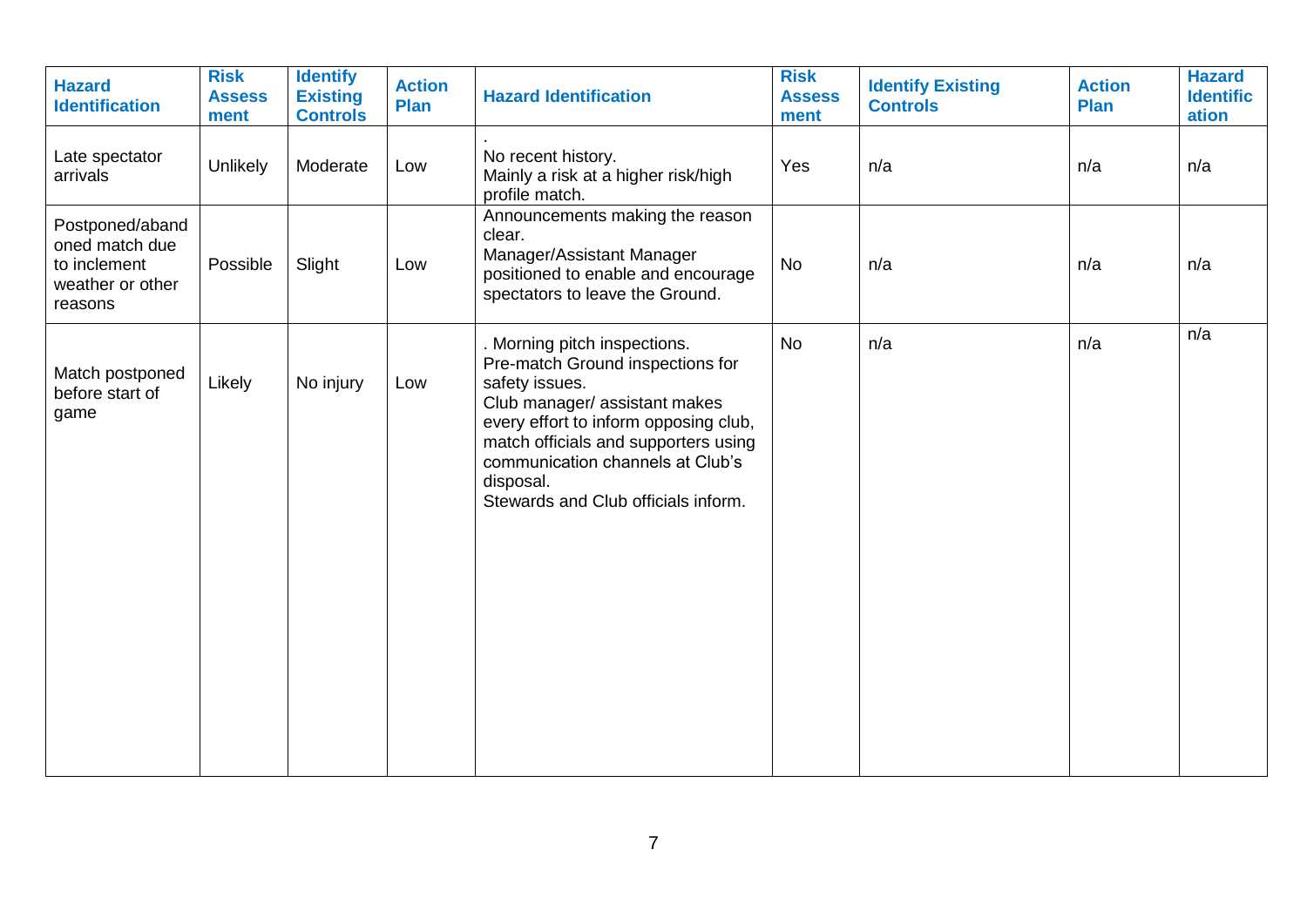| <b>Hazard</b><br><b>Identification</b>                                                    | <b>Risk</b><br><b>Assess</b><br>ment | <b>Identify</b><br><b>Existing</b><br><b>Controls</b> | <b>Action</b><br>Plan | <b>Hazard Identification</b>                                                                                                                                                                                                                                                                                       | <b>Risk</b><br><b>Assess</b><br>ment | <b>Identify Existing</b><br><b>Controls</b>                                                                       | <b>Action</b><br>Plan | <b>Hazard</b><br><b>Identific</b><br>ation |
|-------------------------------------------------------------------------------------------|--------------------------------------|-------------------------------------------------------|-----------------------|--------------------------------------------------------------------------------------------------------------------------------------------------------------------------------------------------------------------------------------------------------------------------------------------------------------------|--------------------------------------|-------------------------------------------------------------------------------------------------------------------|-----------------------|--------------------------------------------|
| Conflict between<br>spectators and<br>any players,<br>match officials,<br>club officials. | Unlikely                             | Slight                                                | Low                   | Club officials, match officials and<br>team management to monitor the<br>situation in their different capacities<br>and intervene as necessary.<br>Incident recording and investigation<br>process in place (WJFL).<br>Committee will invoke sanctions on<br>responsible Club players, officials or<br>supporters. | <b>No</b>                            | n/a                                                                                                               | n/a                   | n/a                                        |
| Hygiene and<br>sanitation<br>issues/failures.                                             | Unlikely                             | Slight                                                | Low                   | Where available Ground toilets<br>cleaned and checked prior to match<br>to ensure in hygienic useable<br>condition.                                                                                                                                                                                                | Yes                                  | Appropriate additional<br>temporary toilet facilities<br>provided for high<br>attendance matches/<br>tournaments. | Club<br>Secretary     | As<br>required                             |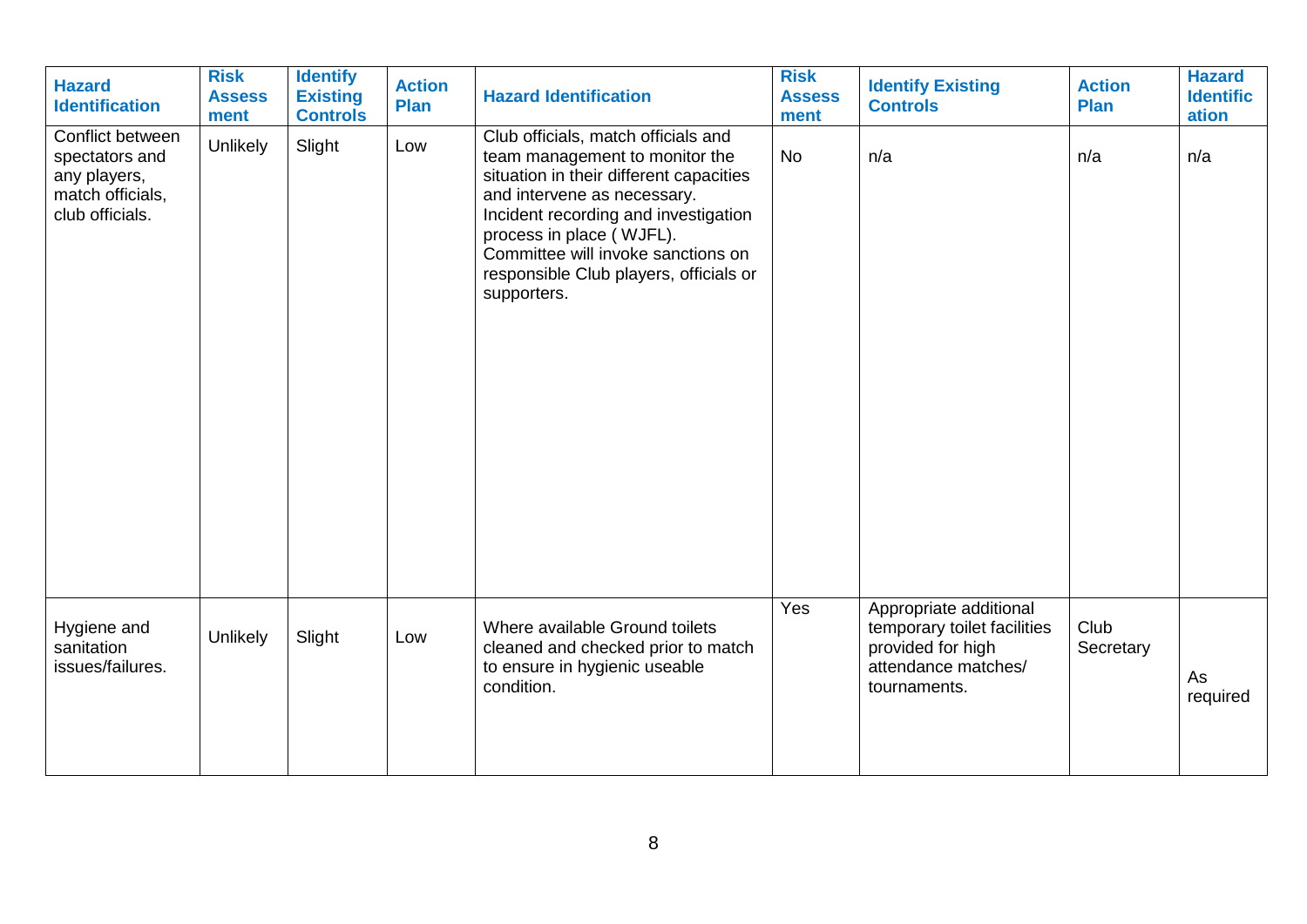| <b>Hazard</b><br><b>Identification</b>                   | <b>Risk</b><br><b>Assess</b><br>ment | <b>Identify</b><br><b>Existing</b><br><b>Controls</b> | <b>Action</b><br><b>Plan</b> | <b>Hazard Identification</b>                                                                                                                                                                                                  | <b>Risk</b><br><b>Assess</b><br>ment | <b>Identify Existing</b><br><b>Controls</b>                 | <b>Action</b><br><b>Plan</b> | <b>Hazard</b><br><b>Identific</b><br>ation |
|----------------------------------------------------------|--------------------------------------|-------------------------------------------------------|------------------------------|-------------------------------------------------------------------------------------------------------------------------------------------------------------------------------------------------------------------------------|--------------------------------------|-------------------------------------------------------------|------------------------------|--------------------------------------------|
| Legionella<br>connected with<br>changing room<br>showers | Very<br>unlikely                     | Very<br>severe                                        | Low                          | Showers in constant use during<br>season and regularly flushed<br>through in close season.<br>Shower heads cleaned regularly and<br>replaced if necessary.<br>Water storage checked annually to<br>ensure clean and hygienic. | <b>No</b>                            | n/a                                                         | n/a                          | n/a                                        |
| <b>DBS</b><br>Managers /<br>Assistant<br>managers.       | Very<br>unlikely                     |                                                       |                              | All team officials have a DBS form<br>before they start their managerial<br>duties.DBS renewed every three<br>vears.                                                                                                          | Yes                                  | Central documentation.<br>Club Child protection<br>officer. |                              |                                            |
| Child safety<br>issues.                                  | Very<br>unlikely                     |                                                       |                              | All coaches possess the FA L1<br>coaching certificate or equivalent.<br>Child Protection and First Aid(First<br>response) are covered in the course.<br>Both these aspects are renewed<br>every three years.                  | Yes                                  | Central documentation.<br>Club Child protection<br>officer. |                              |                                            |